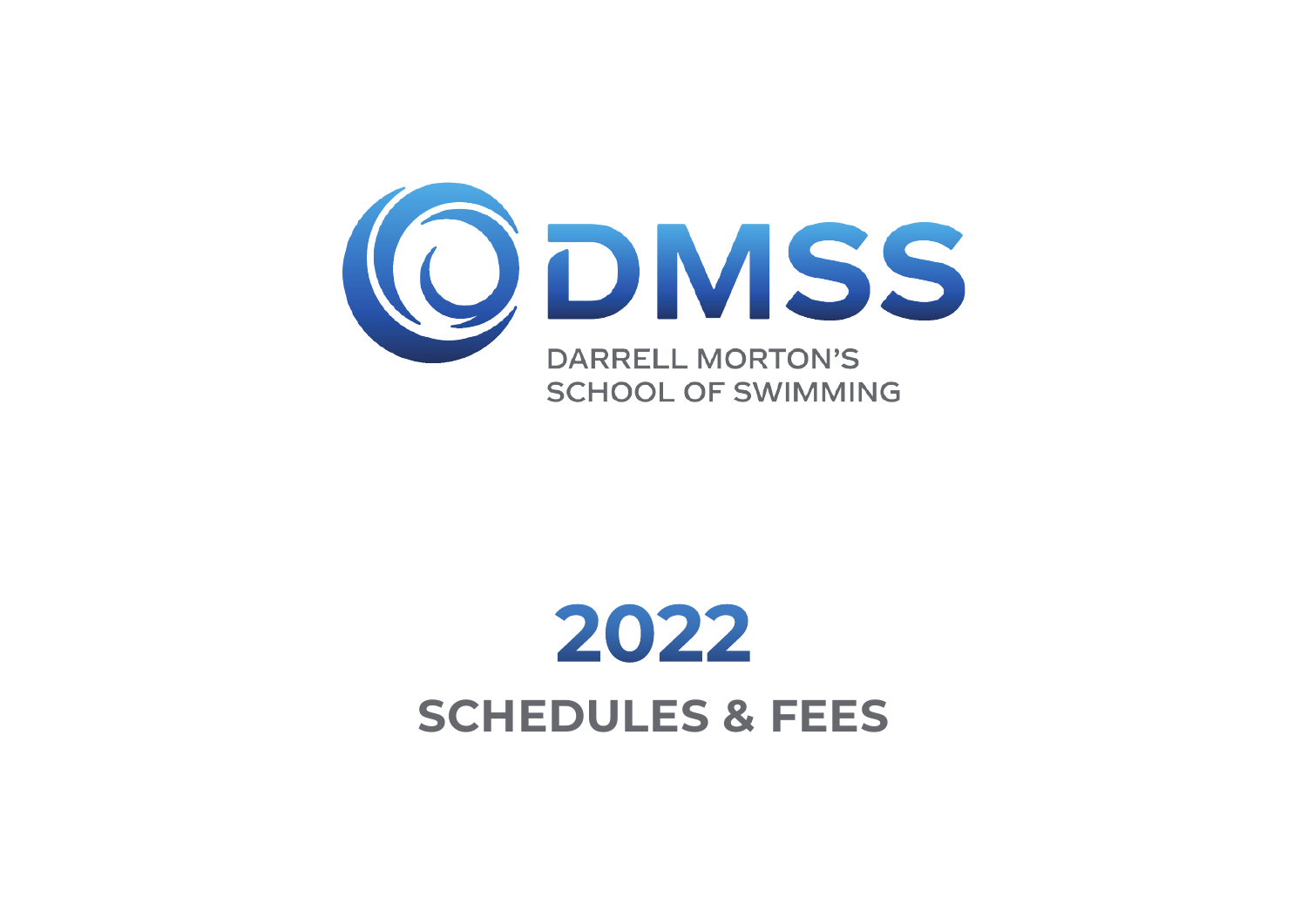# Term Dates

|                         | <b>HOLIDAY CAMP</b><br>$05th$ Jan - $14th$ Jan<br>$1\frac{1}{2}$ weeks          |  |
|-------------------------|---------------------------------------------------------------------------------|--|
| $\overline{\mathbf{2}}$ | <b>TERM 1</b><br>17 <sup>th</sup> Jan - 23rd April<br>14 weeks                  |  |
| 3                       | <b>HOLIDAY CAMP</b><br>25 <sup>th</sup> April - 07 <sup>th</sup> May<br>2 weeks |  |
|                         | <b>TERM 2</b><br>09 <sup>th</sup> May - 13 <sup>th</sup> Aug<br>14 weeks        |  |
| 5                       | <b>HOLIDAY CAMP</b><br>15 <sup>th</sup> Aug - 09 <sup>th</sup> Sept<br>4 weeks  |  |
| À                       | <b>TERM 3</b><br>12 <sup>th</sup> Sept - 17 <sup>th</sup> Dec<br>14 weeks       |  |

\*No classes are held during public holidays | Pre school term dates are determined at each participating pre school

#### <span id="page-1-0"></span>Term Dates

Schedules - Home Pool, Virgin Active & Northside

[Schedules - Pre Schools](#page-3-0)

[Fee Structure](#page-4-0)

[How to Book a Class](#page-5-0)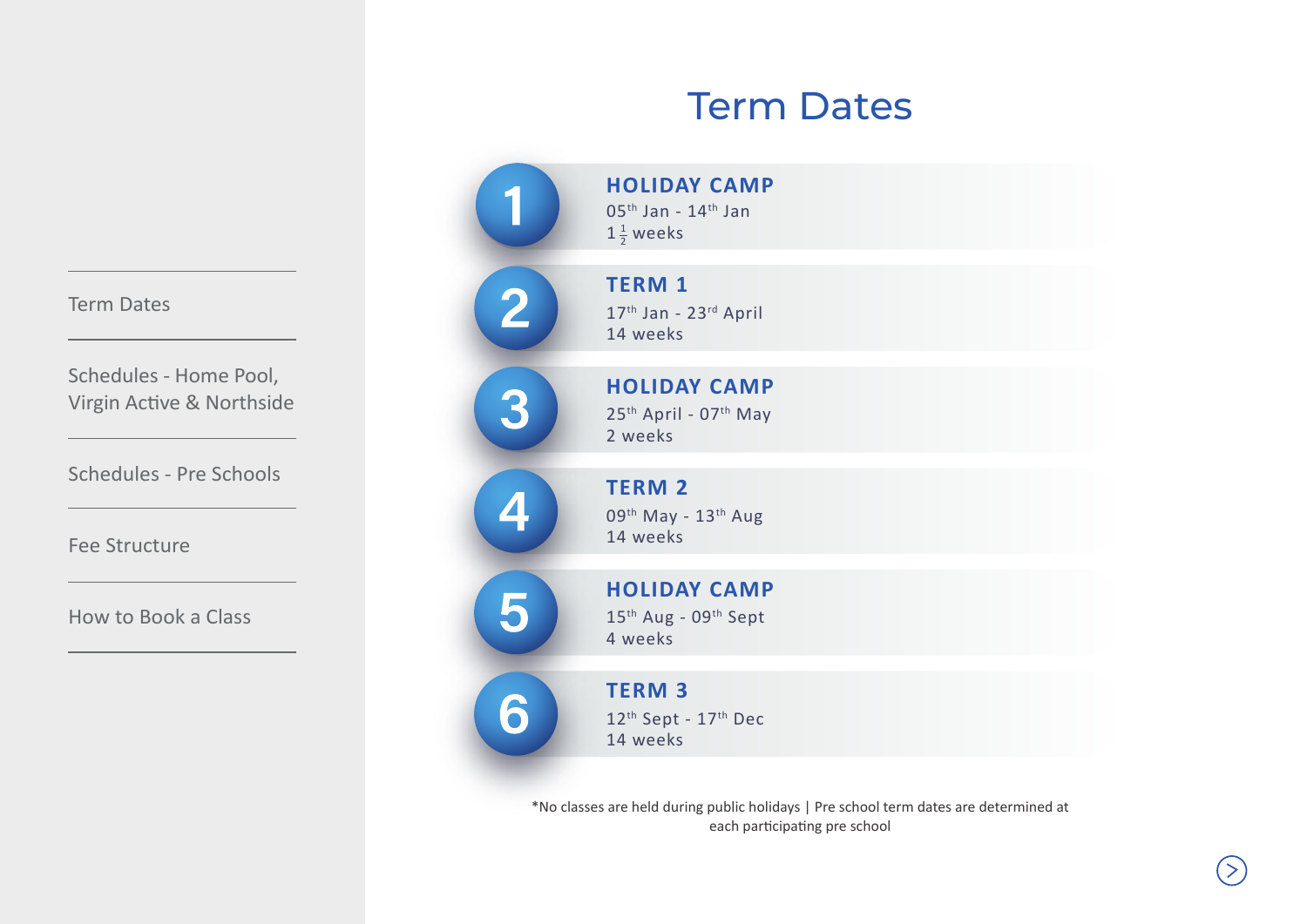#### Home Pool

| <b>PROGRAM</b>                            | <b>DAY</b>         | <b>TIME</b>                   |  |
|-------------------------------------------|--------------------|-------------------------------|--|
| <b>STATIONS</b>                           | Monday to Friday   | $13:30 - 16:00$               |  |
| Learn to swim & stroke development        | Saturday           | $09:00 - 12:00$               |  |
| <b>SQUADS</b>                             | Monday to Friday   | $13:30 - 18:15$               |  |
| <b>Competition &amp; high performance</b> | Saturday           | $06:45 - 12:00$               |  |
| <b>ADULTS</b>                             | Monday to Thursday | 08:30 - 09:30   18:15 - 19:00 |  |
| Beginners, Intermediate, Fitness          | Saturday           | $11:30 - 12:15$               |  |

\*Free assessments conducted weekdays at 16:00 & weekends at 11:30 | Adults do not need to be assessed

## Virgin Active

| <b>PROGRAM</b>                                             | <b>DAY</b>                  | <b>TIME</b>                        |  |
|------------------------------------------------------------|-----------------------------|------------------------------------|--|
| <b>STATIONS</b><br>Learn to swim & stroke development      | Monday, Wednesday, Thursday | $13:30 - 14:30$                    |  |
| <b>SQUADS</b><br><b>Competition &amp; high performance</b> | Monday, Wednesday, Thursday | $14:30 - 15:30$                    |  |
| <b>ADULTS</b><br>Beginners, Intermediate, Fitness          | Monday to Friday            | $09:00 - 09:45$<br>$17:30 - 18:30$ |  |

\*Free assessments conducted Mondays at 15:30 | Adults do not need to be assessed

### Northside Primary School

| <b>PROGRAM</b>                            | <b>DAY</b>        | <b>TIME</b>     |  |
|-------------------------------------------|-------------------|-----------------|--|
| <b>STATIONS</b>                           | Tuesday           | $14:00 - 16:00$ |  |
| Learn to swim & stroke development        | Friday            | $13:30 - 15:30$ |  |
| <b>SQUADS</b>                             | Tuesday           | $16:00 - 17:00$ |  |
| <b>Competition &amp; high performance</b> | Wednesday, Friday | $15:30 - 16:30$ |  |

\*Free assessments conducted Wednesdays at 15:30 | 10% discount on fees for NPS students

#### <span id="page-2-0"></span>[Term Dates](#page-1-0)

Schedules - Home Pool, Virgin Active & Northside

[Schedules - Pre Schools](#page-3-0)

[Fee Structure](#page-4-0)

[How to Book a Class](#page-5-0)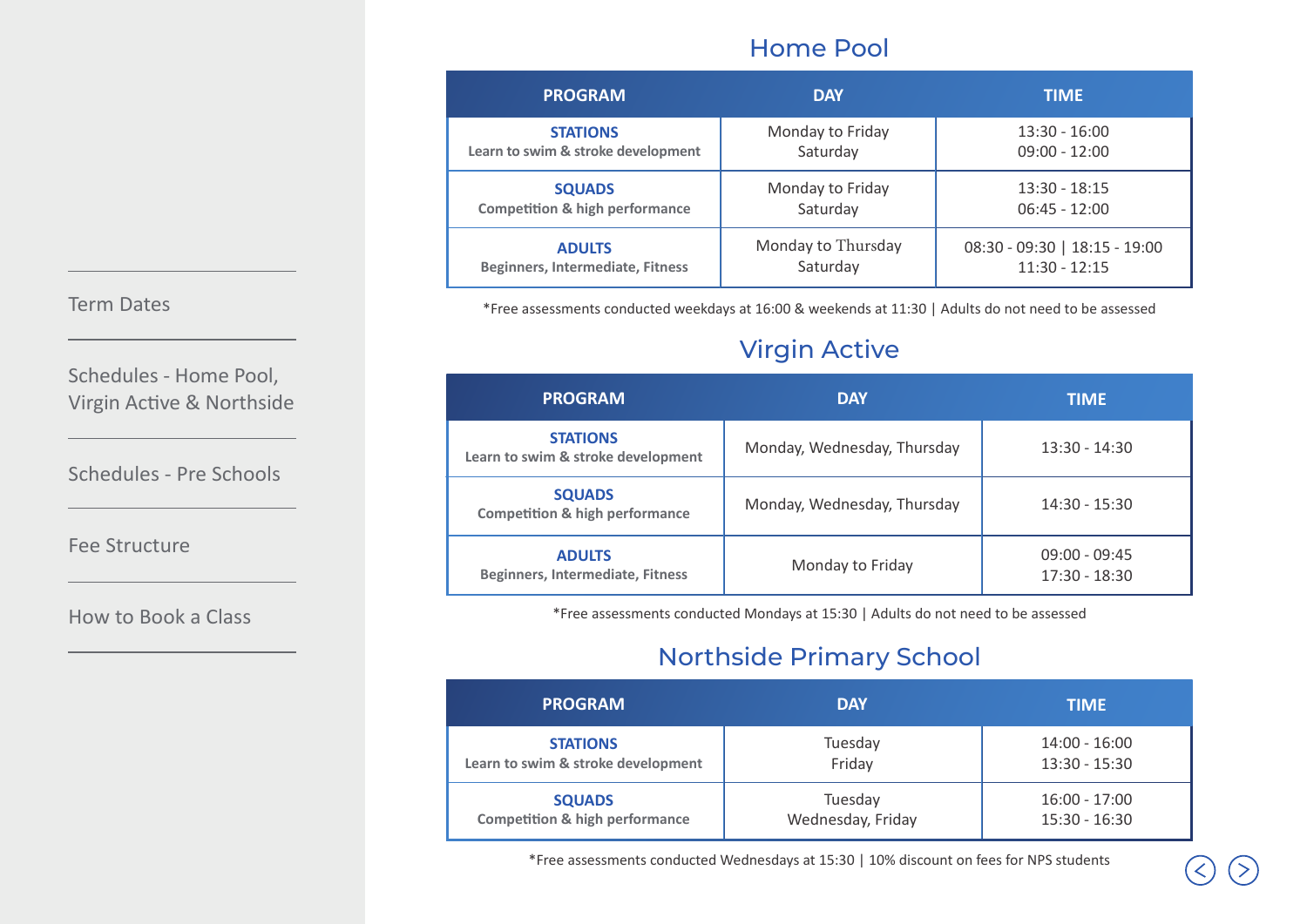## Peo Nursery Schools

| <b>PROGRAM</b>                  | <b>DAY</b>                    | <b>TIME</b>     |
|---------------------------------|-------------------------------|-----------------|
| <b>PEO</b><br><b>Block 6</b>    | Monday to Thursday            | $09:00 - 12:00$ |
| <b>DIPEO</b><br>Maru - a - pula | Monday to Thursday            | $09:00 - 13:30$ |
| <b>PEO MELA</b><br>Phakalane    | Monday to Wednesday<br>Friday | $09:00 - 12:00$ |

## Pre Schools

| <b>DAY</b>       | <b>PROGRAM</b><br><b>TIME</b>                                                   |                                                                                   |  |
|------------------|---------------------------------------------------------------------------------|-----------------------------------------------------------------------------------|--|
| <b>Monday</b>    | <b>Hulala</b><br>Child's Nest<br>Ambrose                                        | $09:15 - 09:45$<br>$10:00 - 10:30$<br>11:15 - 11:45   11:45 - 12:15               |  |
| <b>Tuesday</b>   | Sharon's Rose - Phase 2<br>Sharon's Rose - Broadhurst<br><b>Bouncy Toddlers</b> | $08:30 - 09:00$<br>09:15 - 09:45   10:00 - 10:30<br>10:45 - 11:15   11:30 - 12:00 |  |
| <b>Wednesday</b> | Creative Child<br><b>Hibiscus</b><br>As we grow<br><b>Babili</b>                | $09:00 - 09:30$<br>$09:30 - 10:30$<br>$10:30 - 11:00$<br>$11:30 - 12:00$          |  |
| <b>Thursday</b>  | Playmates<br>First steps<br>Amrbose                                             | 08:30 - 09:00   09:15 - 09:45<br>$11:00 - 11:30$<br>$11:30 - 12:00$               |  |

#### <span id="page-3-0"></span>[Term Dates](#page-1-0)

Schedules - Home Pool, Virgin Active & Northside

Schedules - Pre Schools

[Fee Structure](#page-4-0)

[How to Book a Class](#page-5-0)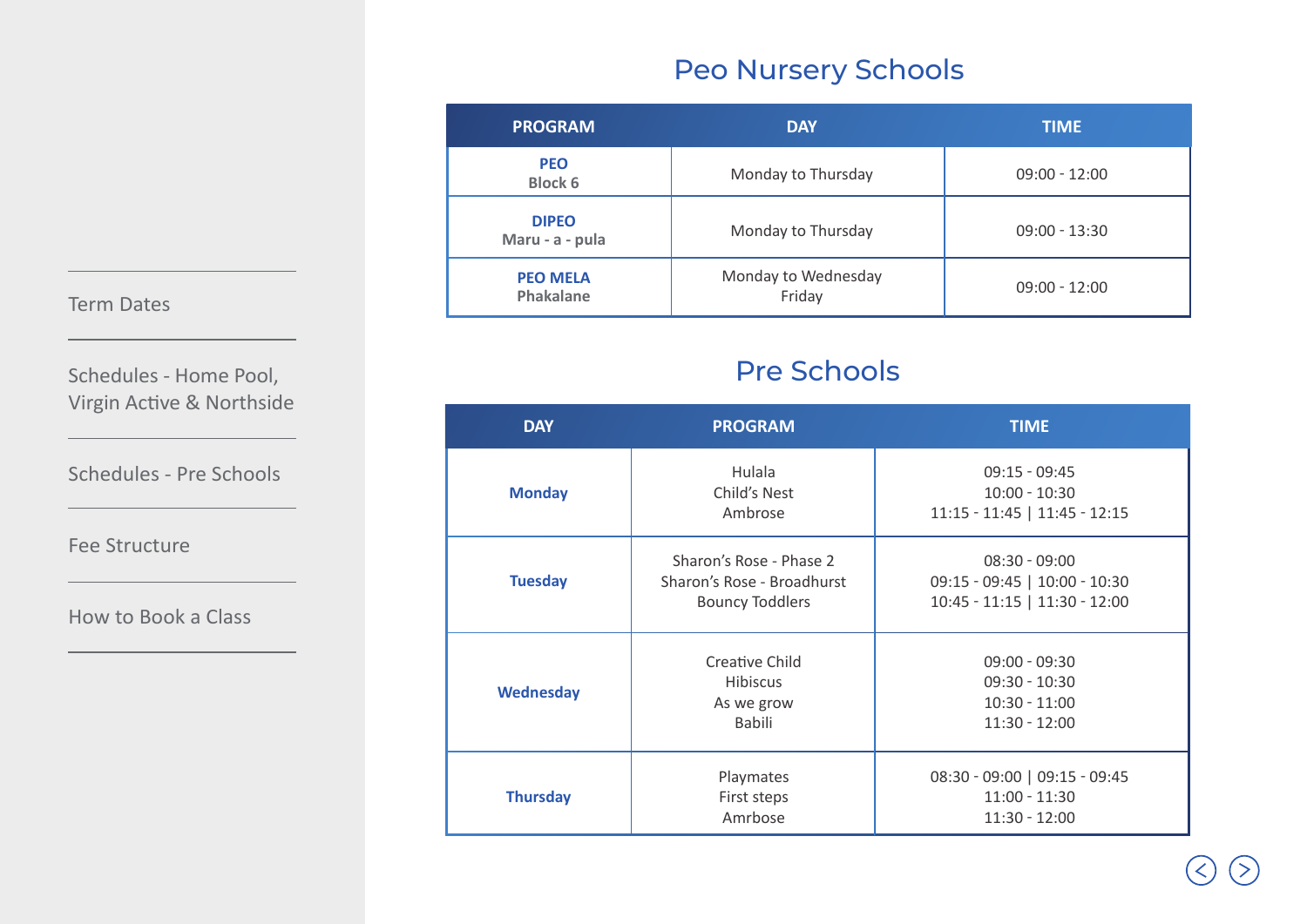## Fee Structure

<span id="page-4-0"></span>

|                           |                          | <b>STATIONS</b><br>(14 week term) | <b>SQUADS</b><br>(14 week term) | <b>ADULTS</b><br>(7 week course) | <b>VIRGIN</b><br><b>ACTIVE</b> |
|---------------------------|--------------------------|-----------------------------------|---------------------------------|----------------------------------|--------------------------------|
| <b>Term Dates</b>         |                          |                                   |                                 |                                  |                                |
| Schedules - Home Pool,    | 1 Lesson<br>per week:    | N/A                               | N/A                             | P1,095-00 for<br>7 week course   | P630-00<br>per month           |
| Virgin Active & Northside | 2 Lessons                | P3,495-00 for                     |                                 | P1,745-00 for                    | P995                           |
|                           | per week:                | 14 week term                      | N/A                             | 7 week course                    | per month                      |
|                           |                          |                                   |                                 |                                  |                                |
|                           | 3 Lessons                | P4,035-00 for                     | P4,035-00 for                   | P2,020-00 for                    | P1,160-00                      |
|                           | per week:                | 14 week term                      | 14 week term                    | 7 week course                    | per month                      |
|                           |                          |                                   |                                 |                                  |                                |
|                           | <b>4 Lessons</b>         | P4,935-00 for                     | P4,935-00 for                   | P2,470-00 for                    | P1,410-00                      |
|                           | per week:                | 14 week term                      | 14 week term                    | 7 week course                    | per month                      |
|                           | <b>5 or more Lessons</b> |                                   |                                 |                                  |                                |
|                           | per week:                | N/A                               | P5,995-00 for<br>14 week term   | N/A                              | N/A                            |

\*Installment options available for stations & squads | Pre school fees are determined at each participating school